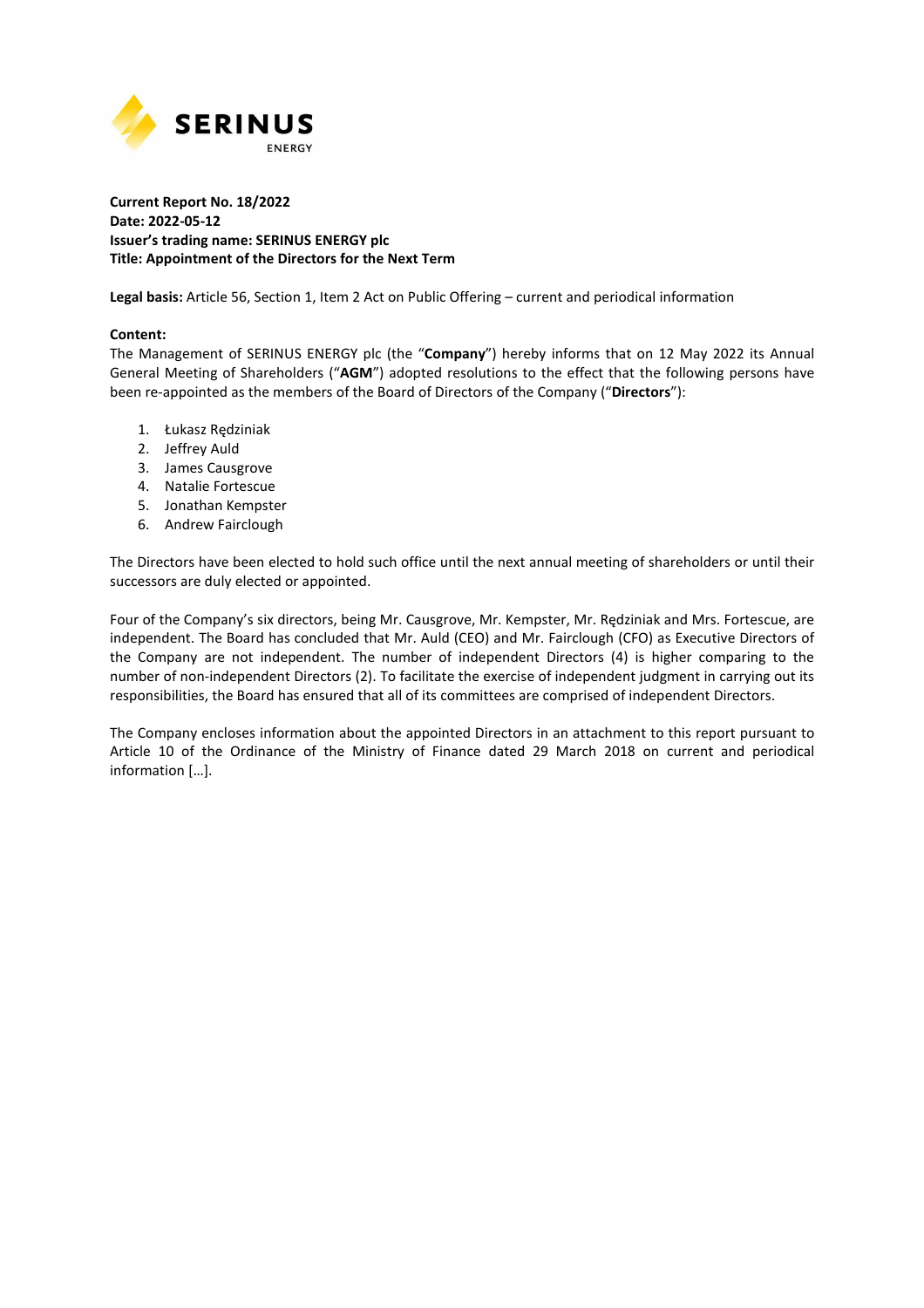

**Attachment to the current report no. 18/2022 of May 12, 2022**  Issuer's trading name: **SERINUS ENERGY plc** 

# **Information about Directors appointed to the Board at the AGM on May 12, 2022 to hold office until the next annual general meeting**

## **Łukasz A. Rędziniak**

### **Date of first appointment to the Board: 16 March 2016**

*Chairman, Independent Director, Chair of the Remuneration Committee, Member of the Environmental, Social, & Governance Committee* 

Mr. Redziniak is an Attorney and member of the District Bar Association in Warsaw. Between 1990 and 1991 he worked as an Assistant at the Faculty of Law and Administration of the Jagiellonian University. During the years 1991-1992 he was an in-house Lawyer at Consoft Consulting sp. z o.o. From 1997 to 2000 he worked as an Attorney - individual practice closely co-operating with Dewey Ballantine sp. z o.o. In the years 1993-2007 he worked in the law firm Dewey and LeBoeuf LLP and in 2001 he was appointed as a partner. Then, in the years 2007-2009 he was Undersecretary of State in the Ministry of Justice of the Republic of Poland. Since 2009 he was a Partner and Managing Partner at the Warsaw office at Studnicki, Płeszka, Ćwiąkalski, Górski sp. k. Between 2013 and 2020 he served as a Member of the Management Board at Kulczyk Investments S.A. During 2013 and 2021 he was also appointed as a member of the Supervisory Board at Firma Oponiarska Dębica S.A. and continues to be member of the Supervisory Board at Ciech S.A. He is also a member of the Supervisory Board of Autostrada Wielkopolska SA and A2 Route Sp. z o.o.

Mr. Rędziniak is a graduate of the Faculty of Law and Administration of the Jagiellonian University.

Disclosures required under Polish regulations: Activities performed by Mr. Rędziniak outside Serinus Energy plc (the "Company") are not competitive towards activities pursued within the Company. Mr. Rędziniak is neither a shareholder in a competitive partnership nor a member of the body of a company or any other competitive legal person. Mr. Rędziniak has not been entered into the Register of Insolvent Debtors (*Rejestr Dłużników Niewypłacalnych*) in Poland pursuant to the Polish National Court Register Act.

## **Jeffrey Auld**

### **Date of first appointment to the Board: 1 September 2016**

*President and Chief Executive Director, Non-Independent Director* 

Mr. Auld has been involved with the international oil and gas business for over 30 years. In that time he has managed companies and acted as an advisor to companies operating in the emerging markets oil and gas business. Mr. Auld has a depth of experience in corporate finance, mergers and acquisitions and strategic management.

Mr. Auld began his career in Canada and moved to the United Kingdom in 1995. He was the Commercial Manager for New Ventures for Premier Oil plc. Mr. Auld left Premier Oil and joined the Energy and Power team within the Mergers and Strategic Advisory group of Goldman, Sachs and Co. When Mr. Auld left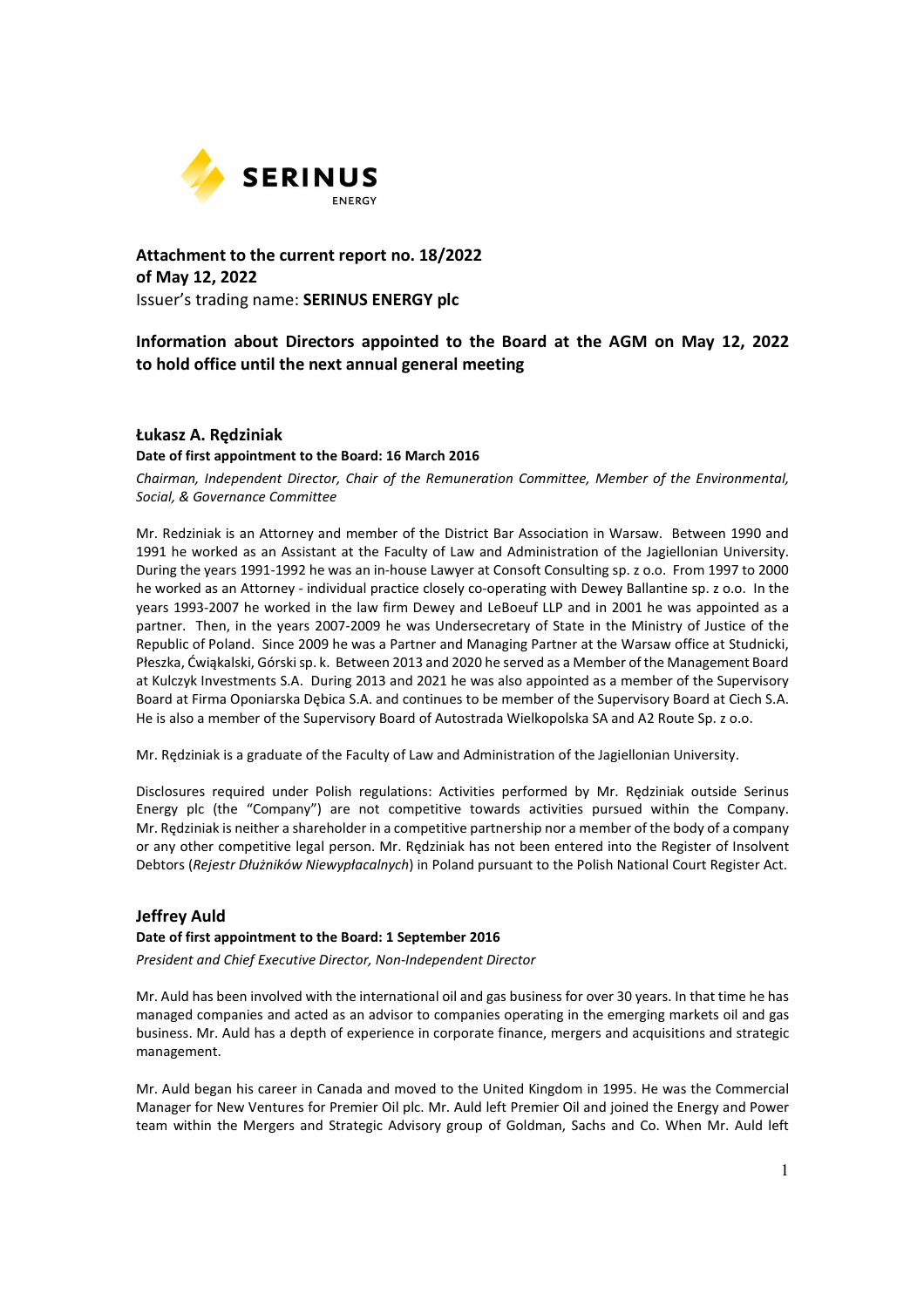

Goldman Sachs he joined PetroKazakhstan, a NYSE listed company with assets in Kazakhstan, as a Senior Vice-President. After his time at PetroKazakhstan Mr. Auld became the Head of European Energy for Canaccord Genuity in London. Prior to joining Serinus Mr. Auld was the Head of EMEA Oil and Gas at Macquarie Capital in London.

Mr. Auld has an undergraduate degree in Economics and Political Sciences from the University of Calgary and a Masters of Business Administration with Distinction from Imperial College, London.

Disclosures required under Polish regulations: Activities performed by Mr. Auld outside Serinus Energy plc (the "Company") are not competitive towards activities pursued within the Company. Mr. Auld is neither a shareholder in a competitive partnership nor a member of the body of a company or any other competitive legal person. Mr Auld has not been entered into the Register of Insolvent Debtors (*Rejestr Dłużników Niewypłacalnych*) in Poland pursuant to the Polish National Court Register Act.

# **James Causgrove**

## **Date of first appointment to the Board: 28 September 2017**

*Independent Director, Chair of the Reserves Committee, Member of the Audit Committee, Member of the Remuneration Committee, Member of the Environmental, Social, & Governance Committee* 

Mr. Causgrove is an experienced Oil and Gas executive with over 40 years' experience. On March 31, 2019, Mr. Causgrove retired as COO of Harvest Operations Corporation and is now the President and principal consultant for Causgrove Energy West with a focus on energy opportunities in Western Canada. Mr. Causgrove offers both excellent technical engineering and business experience along with a strong track record in management and leadership in the oil and gas sector. Since 1979, working for first Chevron Corporation, then Pengrowth Energy Corporation, and finally Harvest Operations Corporation, Jim has gained experience and skills in virtually all facets of the oil and gas business; with a particular technical focus on drilling, production, operations and midstream. Jim gained excellent field and technical experience with Chevron working in both the Canadian head office as well as many field offices and field sites. As well as his technical roles Jim spent time working in Joint Ventures, Human Resources, Strategic and Business Planning and in the Midstream business. Jim gained valuable business insights as first a technical leader, then as a middle manager, and finally as an executive for Chevron, Pengrowth and Harvest. In his roles as COO at Harvest and as Vice President at Pengrowth, Jim worked as part of the senior leadership team and worked closely with the Board of Directors.

Mr. Causgrove graduated with a Chemical Engineering degree from the University of Alberta and has earned his P. Eng designation in Alberta.

Disclosures required under Polish regulations: Activities performed by Mr. Causgrove outside Serinus Energy plc (the "Company") are not competitive towards activities pursued within the Company. Mr. Causgrove is neither a shareholder in a competitive partnership nor a member of the body of a company or any other competitive legal person. Mr. Causgrove has not been entered into the Register of Insolvent Debtors (*Rejestr Dłużników Niewypłacalnych*) in Poland pursuant to the Polish National Court Register Act.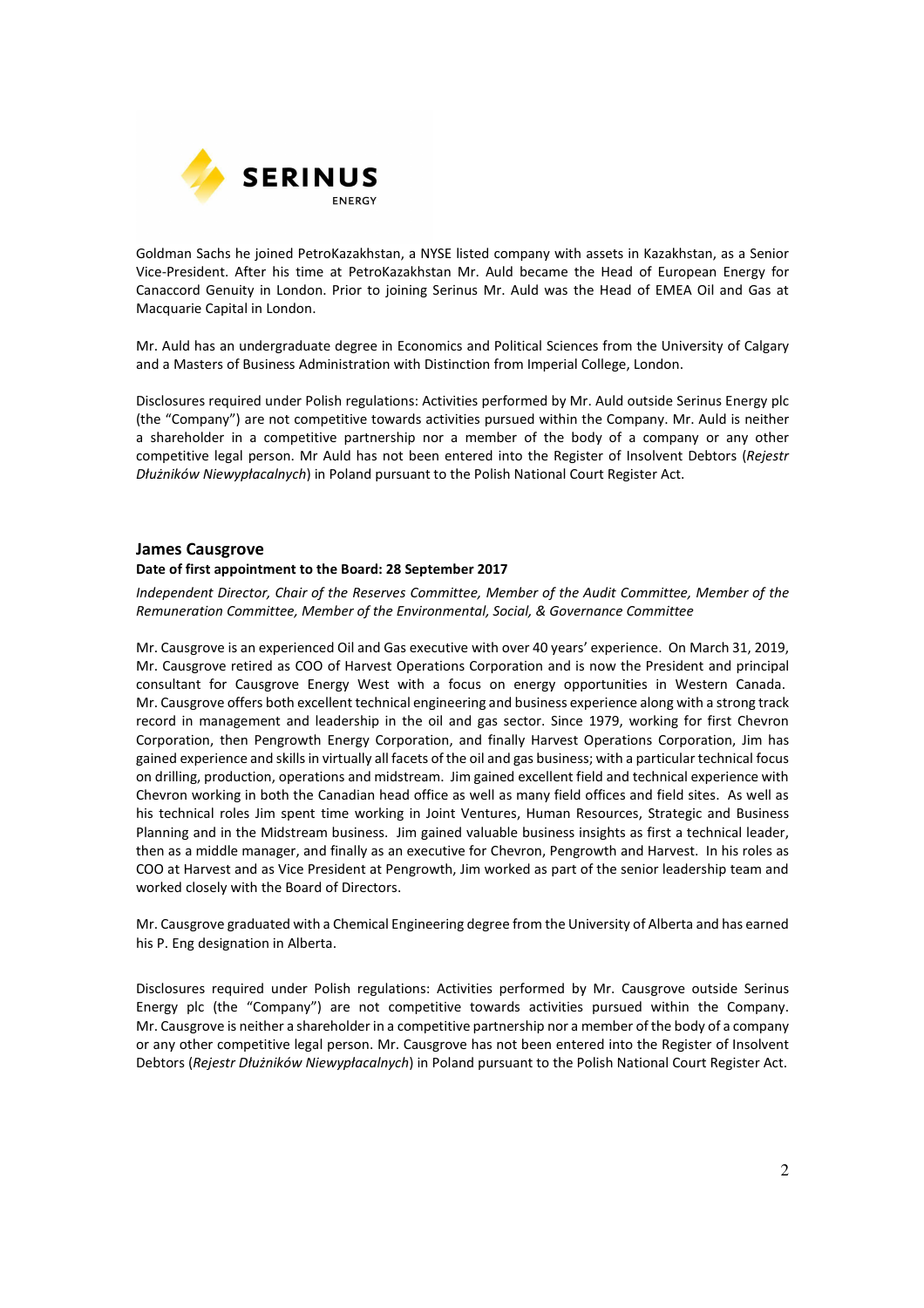

## **Natalie Fortescue Date of first appointment to the Board: 27 March 2021**

*Independent Director, Chair of the Environmental, Social, & Governance Committee, Member of the Audit Committee, Member of the Reserves Committee.* 

Ms. Fortescue has extensive capital markets and investor relations experience, including in the international oil and gas sector. She has spent over 20 years working in and advising companies on corporate finance transactions, fundraisings, strategy, debt refinancing and restructurings, investor relations, and the impact of corporate transactions on stakeholders. After qualifying as a Chartered Accountant, Natalie had a long investment banking career at both Investec Investment Bank and Oriel Securities Limited. On leaving the City Natalie joined Genel Energy PLC to establish and lead an Investor Relations function and subsequently worked with Premier Oil Plc on a number of capital markets transactions and debt refinancings, including its merger with Chrysaor Energy Limited. Current directorships/partnerships: FUTH Consulting Limited, Clean Power Hydrogen plc.

Ms. Fortescue has an undergraduate degree in Accounting and Finance from Kingston University.

Disclosures required under Polish regulations: Activities performed by Ms. Fortescue outside Serinus Energy plc (the "Company") are not competitive towards activities pursued within the Company. Ms. Fortescue is neither a shareholder in a competitive partnership nor a member of the body of a company or any other competitive legal person. Ms. Fortescue has not been entered into the Register of Insolvent Debtors (*Rejestr Dłużników Niewypłacalnych*) in Poland pursuant to the Polish National Court Register Act.

## **Jonathan Kempster**

#### **Date of first appointment to the Board: 27 March 2021**

*Independent Director, Chair of the Audit Committee, Member of the Remuneration Committee* 

Mr. Kempster has held CFO board positions at Delta plc, Fii Group plc, Frasers Group plc, Linden plc, Low & Bonar plc, Utilitywise plc and Wincanton plc. Mr. Kempster was recently appointed as a Non-Executive Director and Audit Committee Chair of Bonhill Group plc and is a Non-Executive Director and Audit Committee Chair at Redcentric plc and Ted Baker plc. Mr. Kempster is a Non-Executive Director at FireAngel Safety Technology plc and a Trustee of the Delta plc pension scheme. Current directorships/partnerships: Portcentric Solutions Limited.

Mr. Kempster qualified as a Chartered Accountant with Price Waterhouse in 1990 and has a BA (Hons) in Business Studies from the University of Liverpool.

Disclosures required under Polish regulations: Activities performed by Mr. Kempster outside Serinus Energy plc (the "Company") are not competitive towards activities pursued within the Company. Mr. Kempster is neither a shareholder in a competitive partnership nor a member of the body of a company or any other competitive legal person. Mr. Kempster has not been entered into the Register of Insolvent Debtors (*Rejestr Dłużników Niewypłacalnych*) in Poland pursuant to the Polish National Court Register Act.